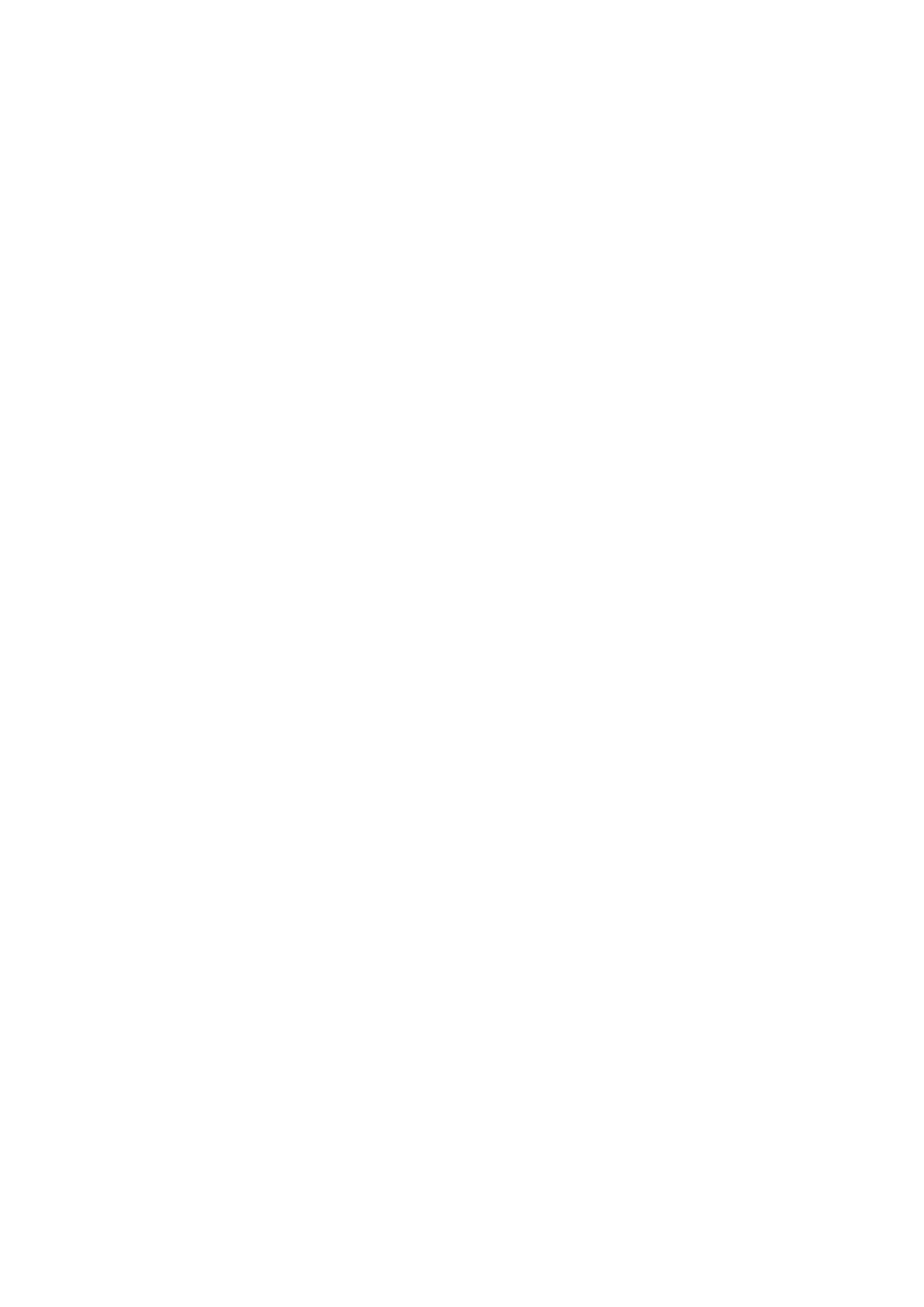# Areal Lateral Calibration Software: User Manual

C L Giusca and I M Smith National Physical Laboratory

DECEMBER 2013

# ABSTRACT

This report constitutes a *user manual* for software developed at the National Physical Laboratory to calculate the locations of the centres of gravity of the protrusions of a calibrated cross-grating artefact from measurements of the artefact. The calculated locations may then be compared with corresponding reference locations. The software enables users to process an ASCII file containing values of a surface measured on a two-dimensional grid of points. The software is provided in the form of a standalone executable and the locations of the centres of gravity of the protrusions are written to an ASCII results file. The user may also provide a second ASCII file containing reference locations of the centres of gravity of the protrusions. The software applies a transformation to the reference locations, determines the differences between the calculated locations and the transformed reference locations, and writes those differences to the ASCII results file.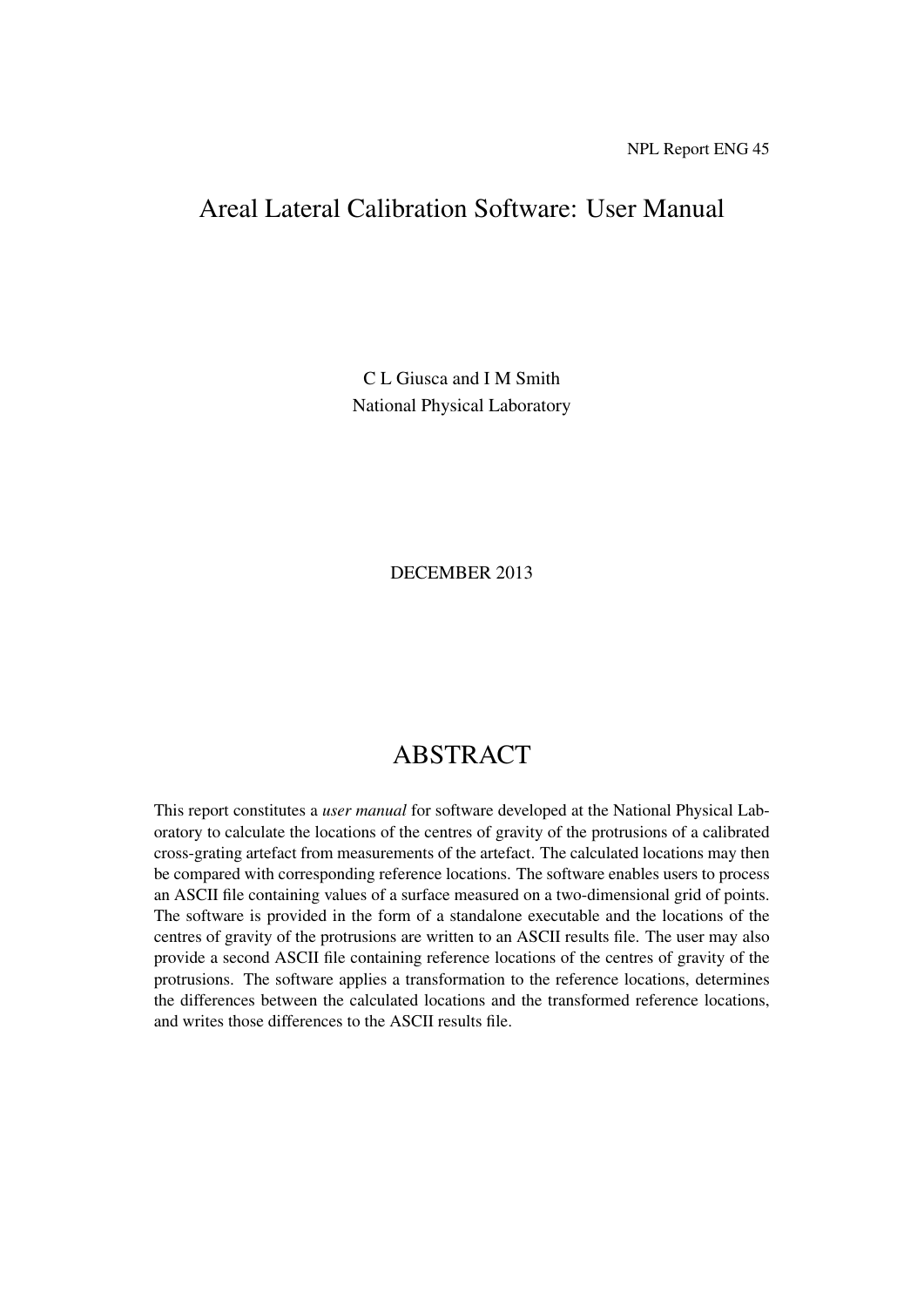NPL Report ENG 45

c Queen's Printer and Controller of HMSO, 2013

ISSN 1754–2987

National Physical Laboratory, Hampton Road, Teddington, Middlesex, United Kingdom TW11 0LW

Extracts from this report may be reproduced provided the source is acknowledged and the extract is not taken out of context

We gratefully acknowledge the financial support of the UK Department for Business, Innovation and Skills (National Measurement Office)

Approved on behalf of NPLML by Andrew Lewis, Science Area Leader (Dimensional) for the Engineering Measurement Division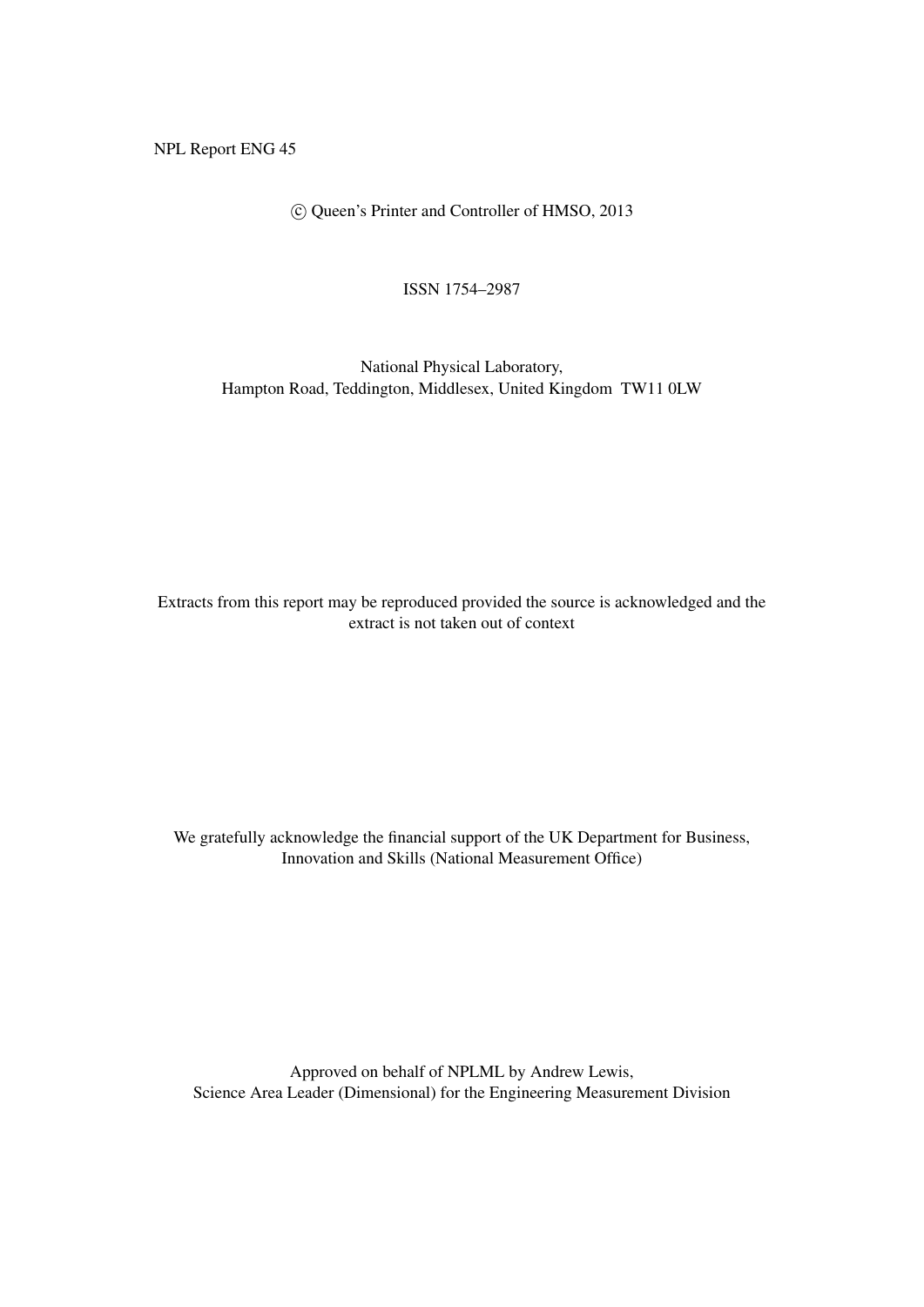# **Contents**

| 1 | <b>Introduction</b><br>1 |                                                                                                      |                  |
|---|--------------------------|------------------------------------------------------------------------------------------------------|------------------|
|   | 1.1                      |                                                                                                      | $\mathbf{1}$     |
|   | 1.2                      |                                                                                                      | $\mathbf{1}$     |
|   | 1.3                      |                                                                                                      | $\overline{2}$   |
| 2 |                          | Installing and uninstalling the software                                                             | $\boldsymbol{4}$ |
| 3 |                          | Using the software                                                                                   | 5                |
|   | 3.1                      |                                                                                                      | 5                |
|   | 3.2                      |                                                                                                      | 6                |
|   | 3.3                      | Select a reference data file $\ldots \ldots \ldots \ldots \ldots \ldots \ldots \ldots \ldots \ldots$ | 6                |
|   | 3.4                      | Load measured data from measurement data file                                                        | $\overline{7}$   |
|   | 3.5                      |                                                                                                      | $\overline{7}$   |
|   | 3.6                      |                                                                                                      | $\tau$           |
|   | 3.7                      |                                                                                                      | $\overline{7}$   |
|   | 3.8                      |                                                                                                      | $\overline{7}$   |
|   | 3.9                      |                                                                                                      | 8                |
|   |                          |                                                                                                      | 8                |
|   |                          | 3.11 Write differences between calculated and reference CGs to output data file.                     | 9                |
|   |                          |                                                                                                      | 9                |
|   |                          | <b>Acknowledgements</b>                                                                              | 10               |
|   | <b>References</b>        |                                                                                                      | 10               |
|   | A Underlying mathematics |                                                                                                      | 11               |
|   | A.1                      | Identification of regions enclosing protrusions                                                      | 11               |
|   | A.2                      |                                                                                                      | 14               |
|   | A.3                      |                                                                                                      | 15               |
|   | A.4                      |                                                                                                      | 15               |
|   | A.5                      |                                                                                                      | 16               |
|   | A.6                      | Determination of differences between calculated and reference CGs                                    | 16               |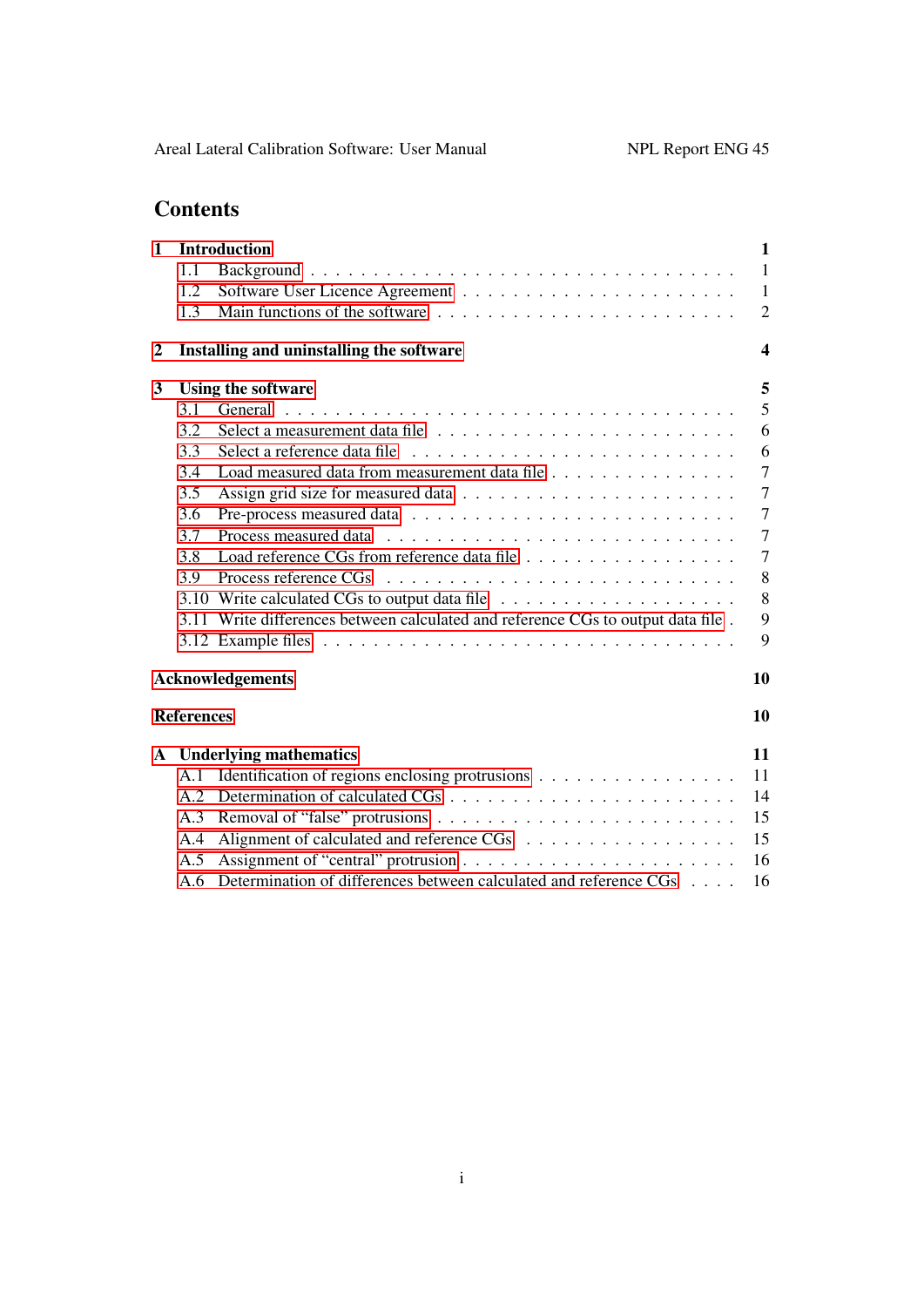NPL Report ENG 45 Areal Lateral Calibration Software: User Manual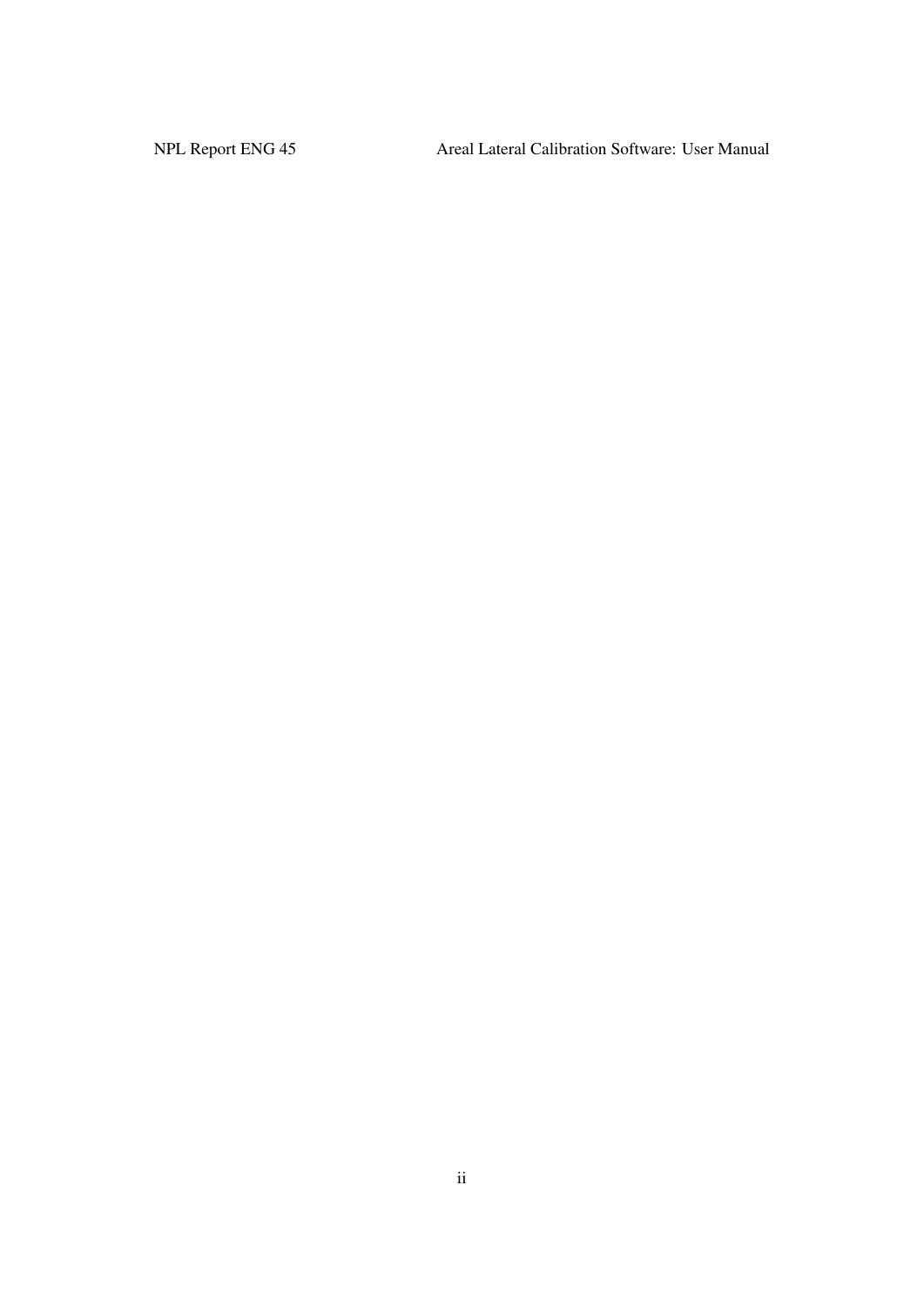# <span id="page-6-0"></span>1 Introduction

#### <span id="page-6-1"></span>1.1 Background

Areal surface topography measuring instruments, widely used in metrology and industry, provide three dimensional maps of surfaces from which surface texture parameters may subsequently be calculated. Current international standardisation in the field of areal surface texture measurement includes the development of a series of documents describing the nominal characteristics of, and calibration methods for, the scales of areal surface topography measuring instruments. Working group ISO/TC 213/WG 16, responsible for the development of such documents, has identified a set of metrological characteristics that are applicable to all these instruments regardless of their design or operation. The set of characteristics includes measurement noise, residual flatness, amplification of the scales, linearity of the scales, squareness of the axes, and resolution. For each of three of the above characteristics, viz., amplification of the scales, linearity of the scales, and squareness of the axes, the paper [\[1\]](#page-15-2) provides methodologies for the calculation of a parameter that quantifies each characteristic – the *amplification coefficient*, the *linearity*, and the *squareness*. In practice, values of these parameters can be determined by measuring the locations of the centres of gravity of the protrusions of a calibrated cross-grating artefact.

This report is a user manual for software developed at the National Physical Laboratory (NPL) to calculate the locations of the centres of gravity of the protrusions of a cross-grating artefact from measurements of the artefact. The software may also be used to compare the calculated locations of the centres of gravity with a set of reference locations. The report is organised as follows. The remainder of this section describes the main functions of the software. Section [2](#page-9-0) gives information on installing and uninstalling the software. Section [3](#page-10-0) describes how to use the software. An appendix to the report describes the mathematical approach implemented in the software.

### <span id="page-6-2"></span>1.2 Software User Licence Agreement

The software is provided with a Software User Licence Agreement (Ref: MSC/L/13/001) and the use of the software is subject to the terms laid out in that agreement. By installing and running the software, the user accepts the terms of the agreement.

To run the software, the user must first install MATLAB's Component Runtime (MCR) libraries (section [2\)](#page-9-0). Note that the MCR installer file is not included in the Areal Lateral Calibration Software distribution  $-$  it may be obtained separately by contacting NPL. The user must accept the terms of the MCR Library License as part of the installation of the MCR libraries.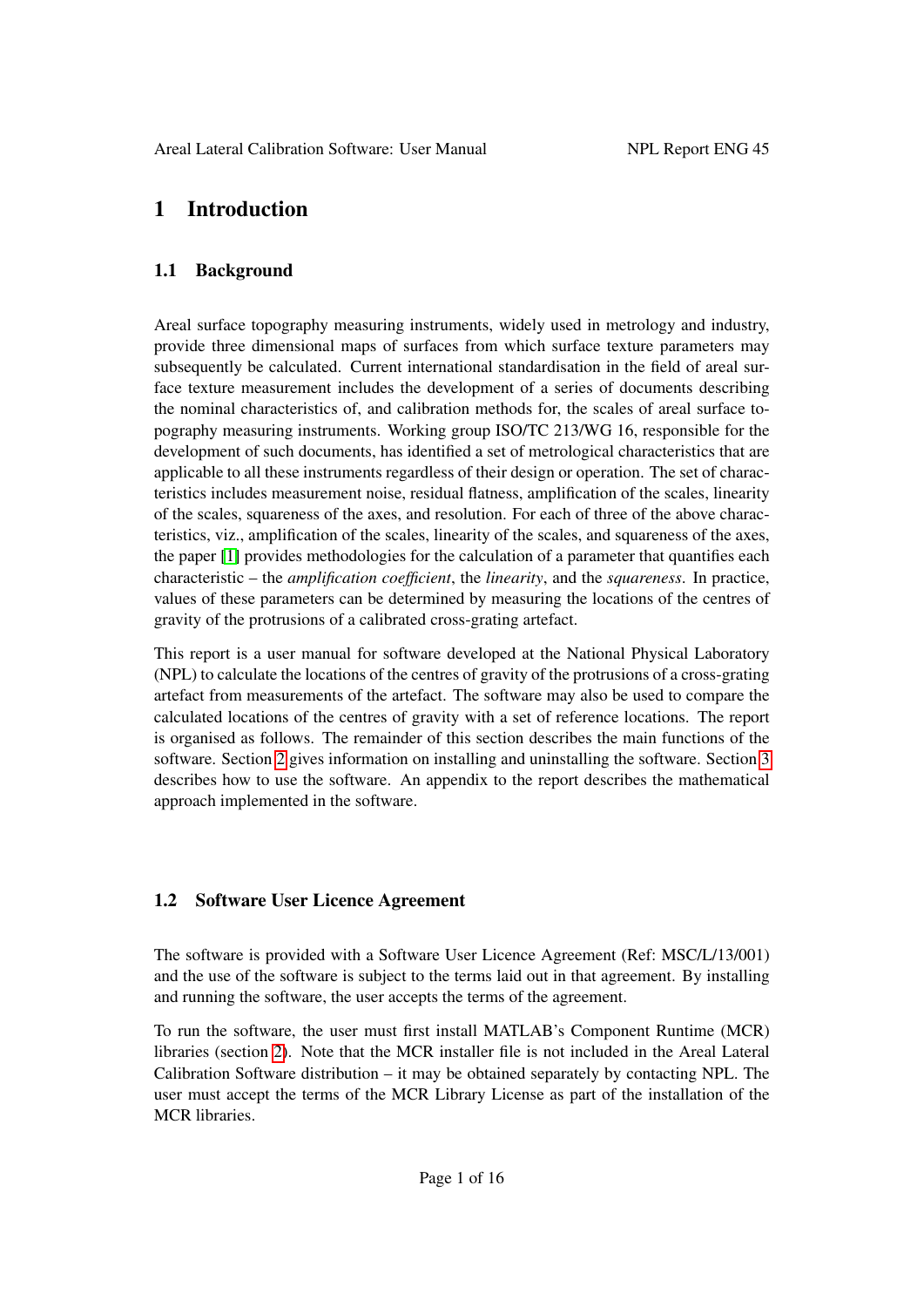#### <span id="page-7-0"></span>1.3 Main functions of the software

The main functions of the software are as follows:

- Read data from a measurement data file;
- Identify the regions containing protrusions and calculate the locations of the centres of gravity (CGs) of the protrusions (referred to subsequently in this document as the "calculated CGs");
- Read the reference locations of the CGs of the protrusions (referred to subsequently in this document as the "reference CGs") from a reference data file;
- Determine the transformation that aligns (in a least squares sense) the reference CGs to the calculated CGs, and calculate the distances (in the  $x$ - and  $y$ -directions) from the transformed reference CGs to the calculated CGs;
- Write results to an output data file.

The following conditions are assumed to apply:

1. The measurement data file is provided in ASCII format, and consists of  $n_x n_y$  lines of  ${x, y, z}$  values ordered as follows

$$
x_{1,1} \t y_{1,1} \t z_{1,1} \n x_{2,1} \t y_{2,1} \t z_{2,1} \n \vdots \t \vdots \t \vdots \n x_{n_x,1} \t y_{n_x,1} \t z_{n_x,1} \n x_{1,2} \t y_{1,2} \t z_{1,2} \n x_{2,2} \t y_{2,2} \t z_{2,2} \n \vdots \t \vdots \t \vdots \n x_{n_x,2} \t y_{n_x,2} \t z_{n_x,2} \n \vdots \t \vdots \t \vdots \n x_{1,n_y} \t y_{1,n_y} \t z_{1,n_y} \n x_{2,n_y} \t y_{2,n_y} \t z_{2,n_y} \n \vdots \t \vdots \t \vdots \n x_{n_x,n_y} \t y_{n_x,n_y} \t z_{n_x,n_y}
$$

The z-values represent the height of the cross-grating artefact measured on an approximately rectangular  $n_x$  by  $n_y$  grid of x- and y-coordinate values.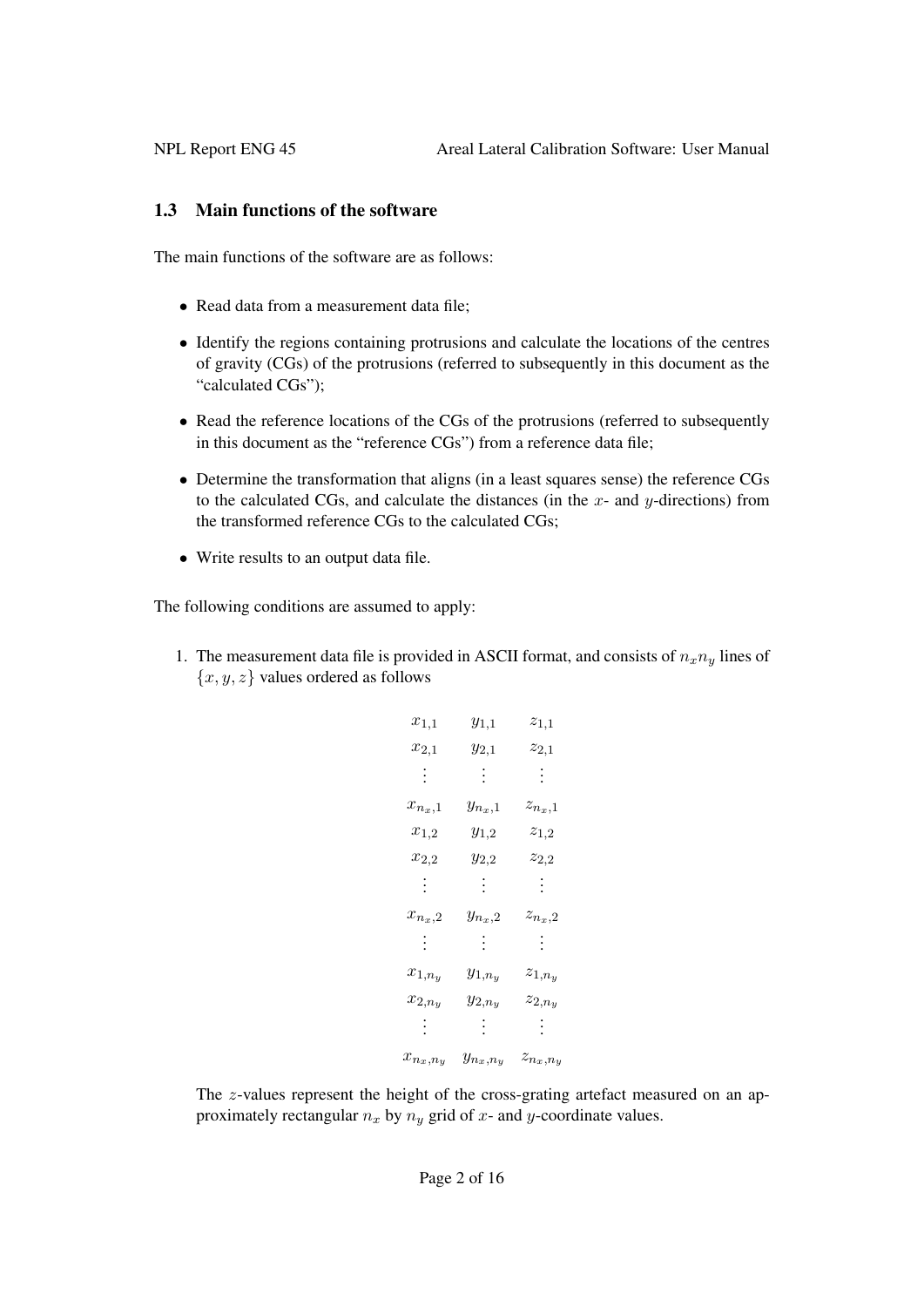The *j*th row of  $(x, y)$  points

$$
(x_{1,j}, y_{1,j})
$$
  $(x_{2,j}, y_{2,j})$  ...  $(x_{n_x-1,j}, y_{n_x-1,j})$   $(x_{n_x,j}, y_{n_x,j})$ ,

with

$$
x_{1,j} < x_{2,j} < \ldots < x_{n_x-1,j} < x_{n_x,j},
$$

is nominally parallel to the  $x$ -axis.

The *i*th column of  $(x, y)$  points

$$
(x_{i,n_y}, y_{i,n_y})
$$
  
\n
$$
(x_{i,n_y-1}, y_{i,n_y-1})
$$
  
\n
$$
\vdots
$$
  
\n
$$
(x_{i,2}, y_{i,2})
$$
  
\n
$$
(x_{i,1}, y_{i,1}),
$$

with

$$
y_{i,1} < y_{i,2} < \ldots < y_{i,n_y-1} < y_{i,n_y},
$$

is nominally parallel to the  $y$ -axis.

The rows and columns of protrusions of the cross-grating artefact are therefore aligned nominally parallel to the x- and y-axes, respectively.

2. The reference data file is provided in ASCII format, and consists of the following information

 $q_x$ 

$$
\begin{array}{ccc}\nq_y \\
q_y \\
\hat{x}_{1,q_y}^{\text{ref}} & \dots & \hat{x}_{q_x,q_y}^{\text{ref}} \\
\vdots & \vdots & \vdots \\
\hat{x}_{1,1}^{\text{ref}} & \dots & \hat{x}_{q_x,1}^{\text{ref}} \\
\hat{y}_{1,q_y}^{\text{ref}} & \dots & \hat{y}_{q_x,q_y}^{\text{ref}} \\
\vdots & \vdots & \vdots \\
\hat{y}_{1,1}^{\text{ref}} & \dots & \hat{y}_{q_x,1}^{\text{ref}} \\
\end{array}
$$

Note that there is a single blank line immediately below both the line containing  $q_y$ and the final line of  $\hat{x}_{k,1}^{\text{ref}}$  values.

The values  $q_x$  and  $q_y$  indicate the number of protrusions in the x and y-directions, respectively. The arrays of  $x$ - and  $y$ -coordinate values contain, respectively, the  $x$ and y-coordinates of the reference CGs. The coordinates satisfy

$$
\hat{x}_{1,l}^{\text{ref}} < \hat{x}_{2,l}^{\text{ref}} < \ldots < \hat{x}_{q_x-1,l}^{\text{ref}} < \hat{x}_{q_x,l}^{\text{ref}}, \quad l = 1, \ldots, q_y,
$$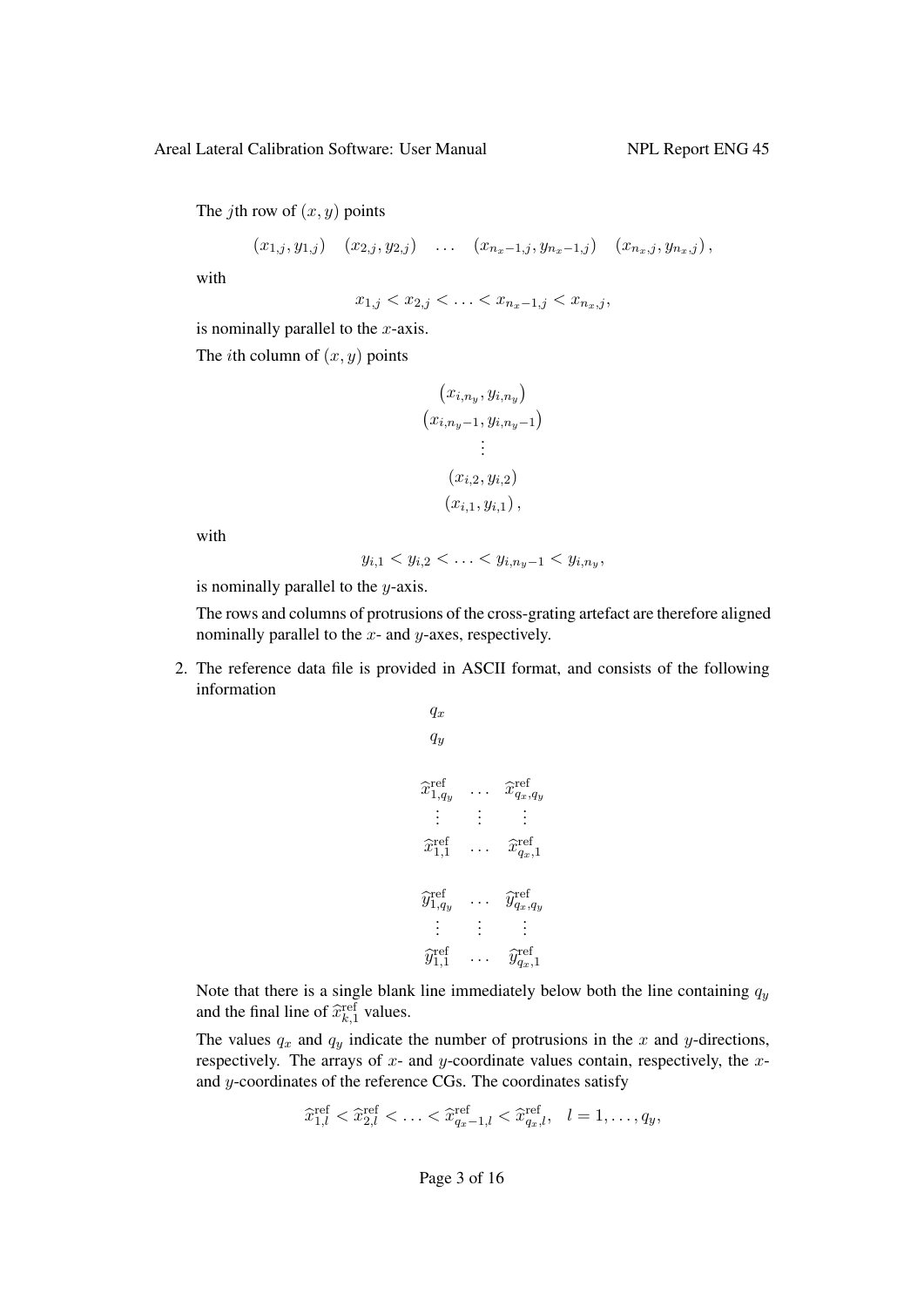and

$$
\widehat{y}_{k,1}^{\text{ref}} < \widehat{y}_{k,2}^{\text{ref}} < \ldots < \widehat{y}_{k,q_y-1}^{\text{ref}} < \widehat{y}_{k,q_y}^{\text{ref}}, \quad k = 1, \ldots, q_x.
$$

- 3. In the measurement data file, all  $x$  and  $y$ -coordinate values are provided in the same unit of measurement, which then determines the unit of measurement of the calculated CGs. In the reference data file, all  $x$ - and  $y$ -coordinate values are provided in this unit of measurement, but not necessarily in the same frame of reference as the measured data.
- 4. The measurement data file must not contain any "non-measured points", i.e., points represented by NaNs (not a number).
- 5. The reference data file must contain only numerical values.

Additional conditions assumed to be satisfied by the measured data are described in section [A.1.](#page-16-1)

## <span id="page-9-0"></span>2 Installing and uninstalling the software

The software takes the form of an application program called

• ArealLateralCalibrationv1.exe

generated by compiling (using the MATLAB compiler) software implemented in the MAT-LAB programming language [\[2\]](#page-15-3), together with the associated files

- ArealLateralCalibrationSoftware-UMv10.pdf
- ArealLateralCalibration-MSC<sub>L13</sub>001.pdf
- $\bullet$  CCI $100$ um $10.1$ .txt
- CCI 100um 10 1 ref.txt
- $\bullet$  CCI\_100um\_10\_1.dat
- readme.txt

The program has been created and tested on a personal computer running the 32 bit Microsoft Windows 7 Enterprise operating system.

To install the software, undertake the following steps:

1. Copy the application program and the above associated files to a working folder;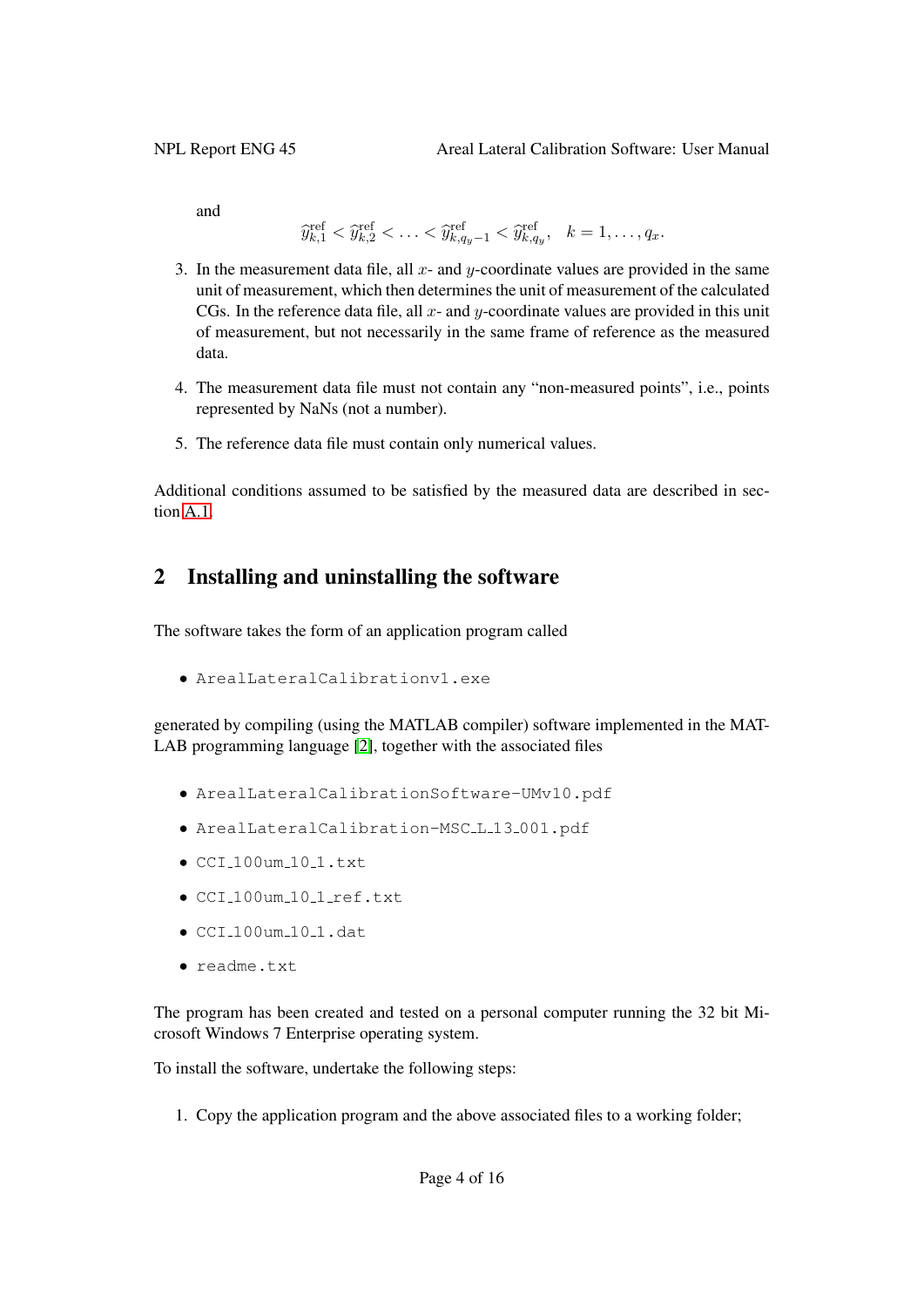2. Install MATLAB's Component Runtime (MCR) libraries. This is done by running the MCR installation program

MCRInstaller.exe

*once* on the target machine, i.e., the machine on which it is intended to run the application program. It is necessary to have administrative privileges for the target machine because both the system registry and system path are modified as part of the installation process. The MCR installation program installs the MCR libraries, registers the components as needed, and updates the system path to point to the MCR binary directory. The installation process takes some time due to the number of files that are installed. The MCR installation program is about 388 MB in size, and the installed libraries require about 926 MB of disk space.

The software is uninstalled by

- running the MCR installation program MCRInstaller.exe and selecting 'Remove' to uninstall the MCR libraries, and
- deleting the application program and its associated files.

## <span id="page-10-0"></span>3 Using the software

#### <span id="page-10-1"></span>3.1 General

The application program may be run in either of two ways:

- (a) Double-clicking on the executable file (with the extension .  $exe$ ) in Windows Explorer. An MS-DOS window opens and the software begins running;
- (b) Opening an MS-DOS window, navigating to the folder containing the program, typing the name of the program (without the extension .exe), and pressing Return. The software begins running (and the MS-DOS command line may not be accessed again until the user has exited the software).

It may take several seconds for the software to begin running.

The software allows the user to perform the following operations:

- 1. Select a measurement data file;
- 2. Select a reference data file;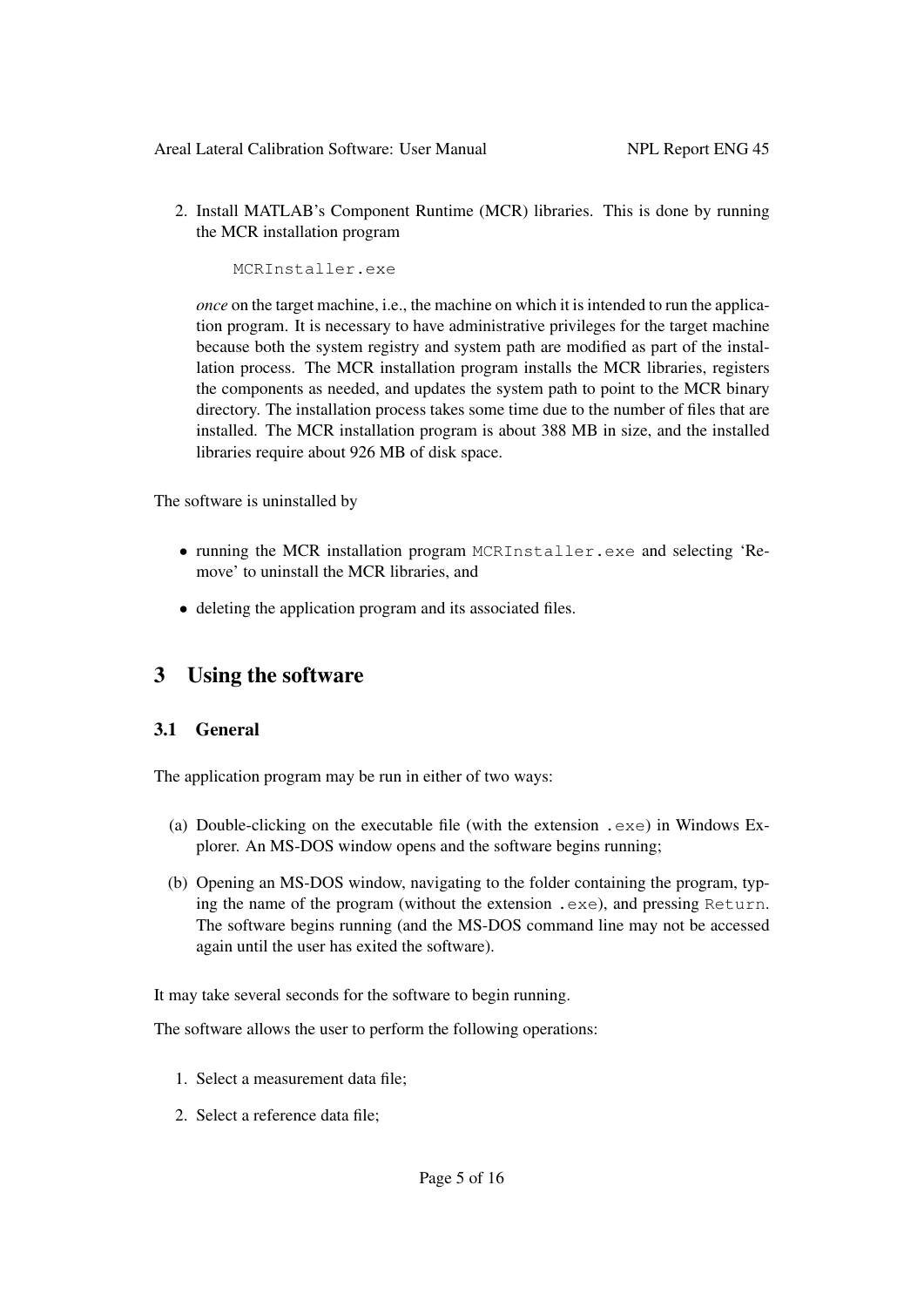- 3. Load measured data from measurement data file;
- 4. Assign grid size for measured data;
- 5. Pre-process the measured data;
- 6. Process measured data;
- 7. Load reference CGs from reference data file;
- 8. Process reference CGs;
- 9. Write calculated CGs to output data file;
- 10. Write differences between calculated and reference CGs to output data file;
- 11. Exit.

Steps 7, 8 and 10 are only implemented if a reference data file is selected in step 2.

Each of the steps is described in the sections below.

#### <span id="page-11-0"></span>3.2 Select a measurement data file

The user is first presented with a graphical user interface (GUI) and prompted to select a measurement data file. To select a measurement data file, left-click on the name of the file then left-click on Open.

If the user presses Cancel, the software displays an error message and exits.

If no measurement data file has been selected and the user presses Open, nothing happens and the software waits for further action from the user.

If the user selects a measurement data file having a  $res$  file extension, the software displays an error message and exits (see section [3.10\)](#page-13-1).

#### <span id="page-11-1"></span>3.3 Select a reference data file

The user is then presented with a second GUI and prompted to select a reference data file. To select a reference data file, left-click on the name of the file then left-click on Open.

If the user presses Cancel, the software continues running without a reference data file.

If no reference data file has been selected and the user presses Open, nothing happens and the software waits for further action from the user.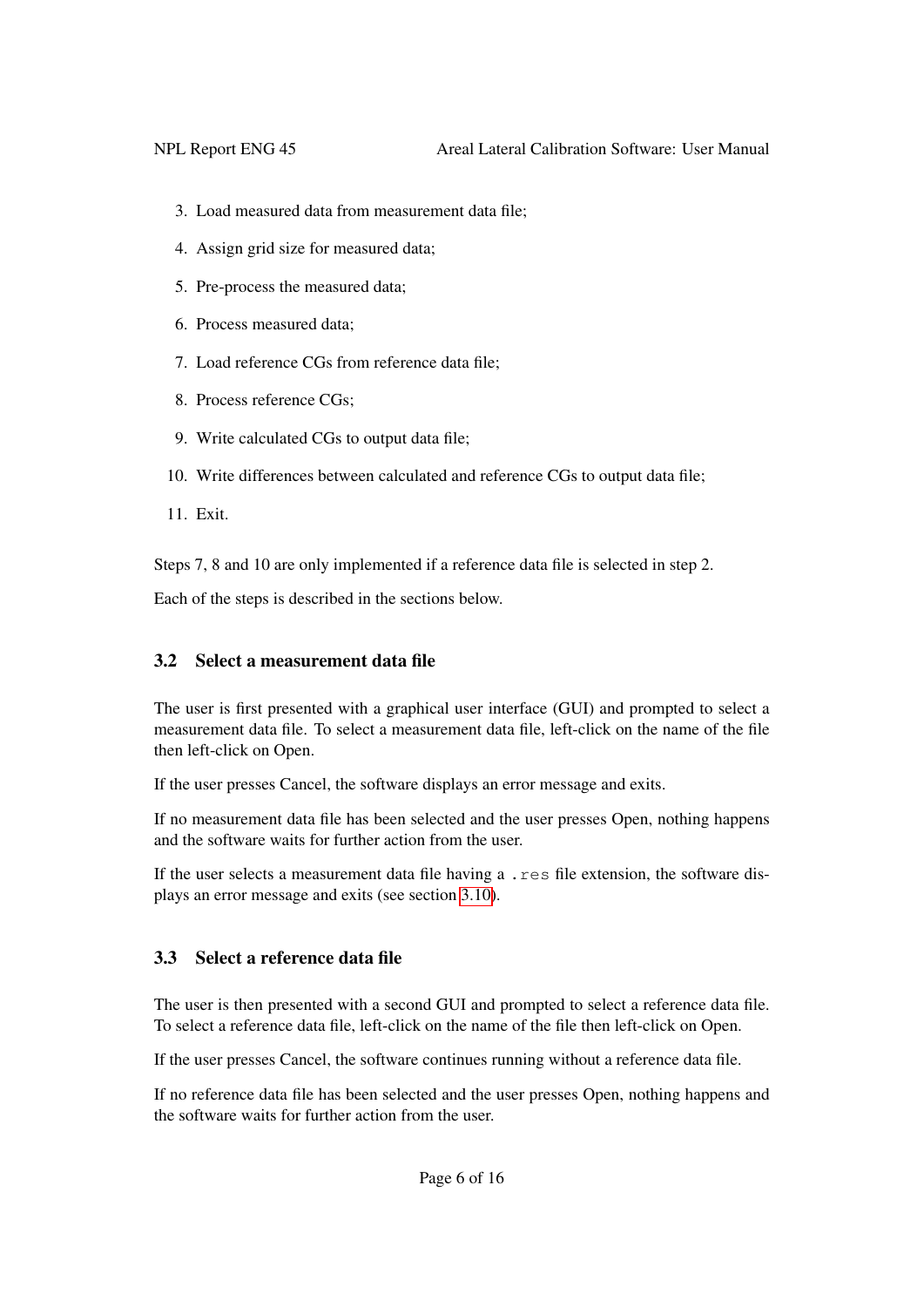#### <span id="page-12-0"></span>3.4 Load measured data from measurement data file

The measured data is read from the measurement data file.

#### <span id="page-12-1"></span>3.5 Assign grid size for measured data

The user is presented with a GUI and prompted to enter values  $n_x$  and  $n_y$  for the number of data points in the  $x$ - and  $y$ -directions, respectively. To enter values, edit (if necessary) the default values in the two text boxes and left-click on OK.

The default grid size for the measurement data file is  $1024 \times 1024$ .

The software displays an error message and exits if:

- The user presses Cancel;
- The total number of lines of measured data read in from the measurement data file is not equal to the product  $n_x n_y$ ;
- No value is present in at least one text box and the user presses OK;
- A non-numerical value is present in at least one text box and the user presses OK;
- A non-integer numerical value is present in at least one text box and the user presses OK;
- A non-positive integer value is present in at least one text box and the user presses OK.

#### <span id="page-12-2"></span>3.6 Pre-process measured data

The measured z-values are shifted such that the shifted z-values have zero mean.

#### <span id="page-12-3"></span>3.7 Process measured data

The software identifies protrusions and determines the  $p_x$  by  $p_y$  array of calculated CGs.

Appendix [A](#page-16-0) provides a detailed description of the underlying mathematics.

#### <span id="page-12-4"></span>3.8 Load reference CGs from reference data file

The  $q_x$  by  $q_y$  array of reference CGs is read from the reference data file.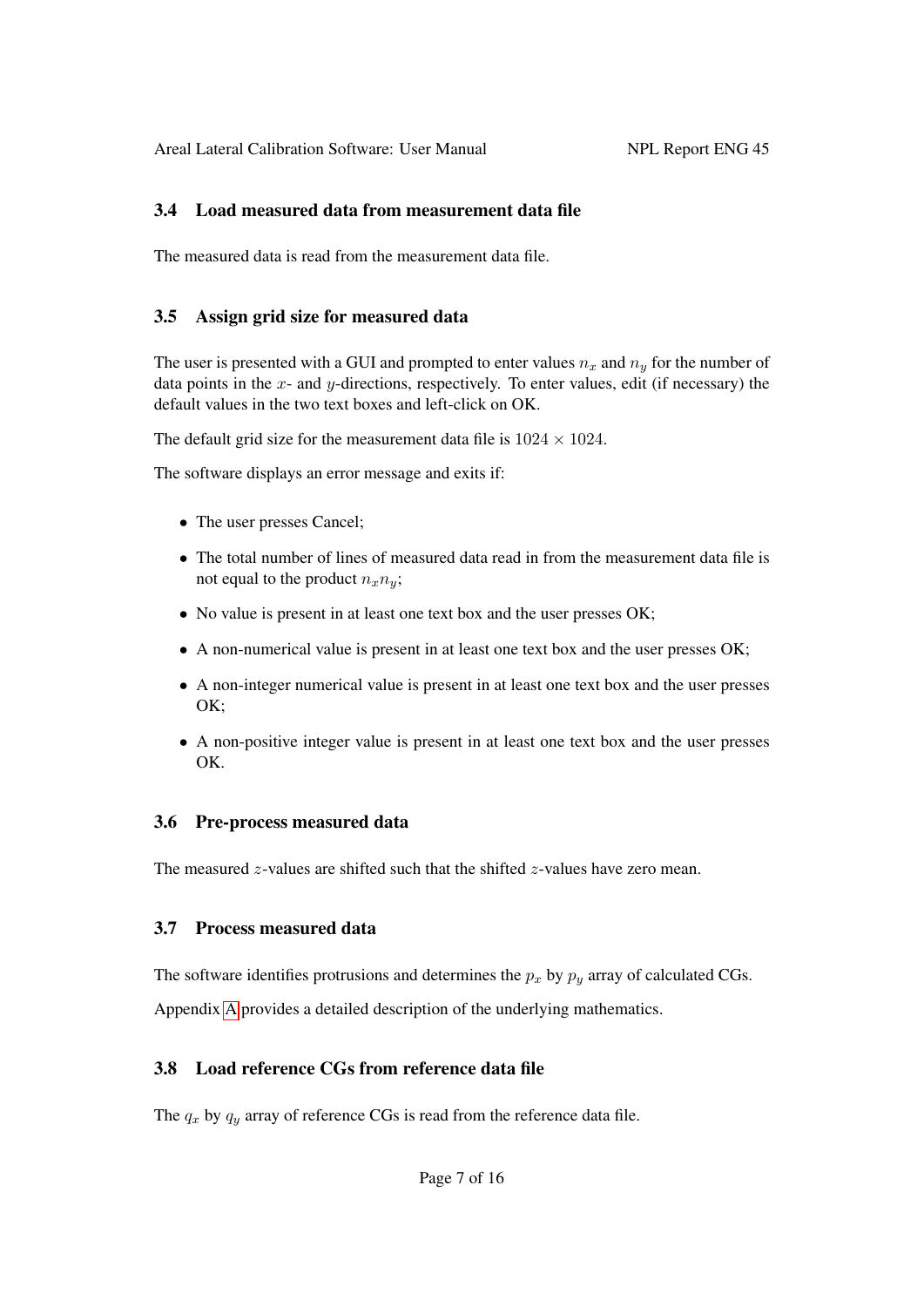The software displays an error message and exits if:

- The size of the array of reference CGs differs from that defined by  $q_x$  and  $q_y$ ;
- The size of the array of reference CGs differs from that of calculated CGs, i.e.,  $q_x \neq$  $p_x$  or  $q_y \neq p_y$ ;
- Blank lines are not found in the expected locations in the reference data file (see section [1.3\)](#page-7-0).

#### <span id="page-13-0"></span>3.9 Process reference CGs

The software determines the transformation (comprising a translation followed by a rotation) to apply to the reference CGs so that the sum of squares of distances from the transformed reference CGs to the calculated CGs is minimised. The differences in the transformed reference and measured CGs are then calculated.

Appendix [A](#page-16-0) provides a detailed description of the underlying mathematics.

#### <span id="page-13-1"></span>3.10 Write calculated CGs to output data file

Results, viz. the  $x$ - and  $y$ -coordinates of the calculated CGs, are written to a file in the same folder as the measurement data file with the same filename as that file apart from having the .res extension.

If the file does not exist, it will be created. If it does exist, results will be appended to the end of the file.

The following information is written to the output data file:

- Details (name, release number and date of release) of the software;
- The date and time at which the software was run;
- The path to the measurement data file;
- The path to the reference data file (if a reference data file has been selected);
- The  $p_x$  by  $p_y$  array of x-coordinates of the calculated CGs

 $\widehat{x}_{1,p_y} \quad \cdots \quad \widehat{x}_{p_x,p_y}$ <br> $\vdots \quad \vdots \quad \vdots$  $\widehat{x}_{1,1}$  . . .  $\widehat{x}_{p_{x},1}$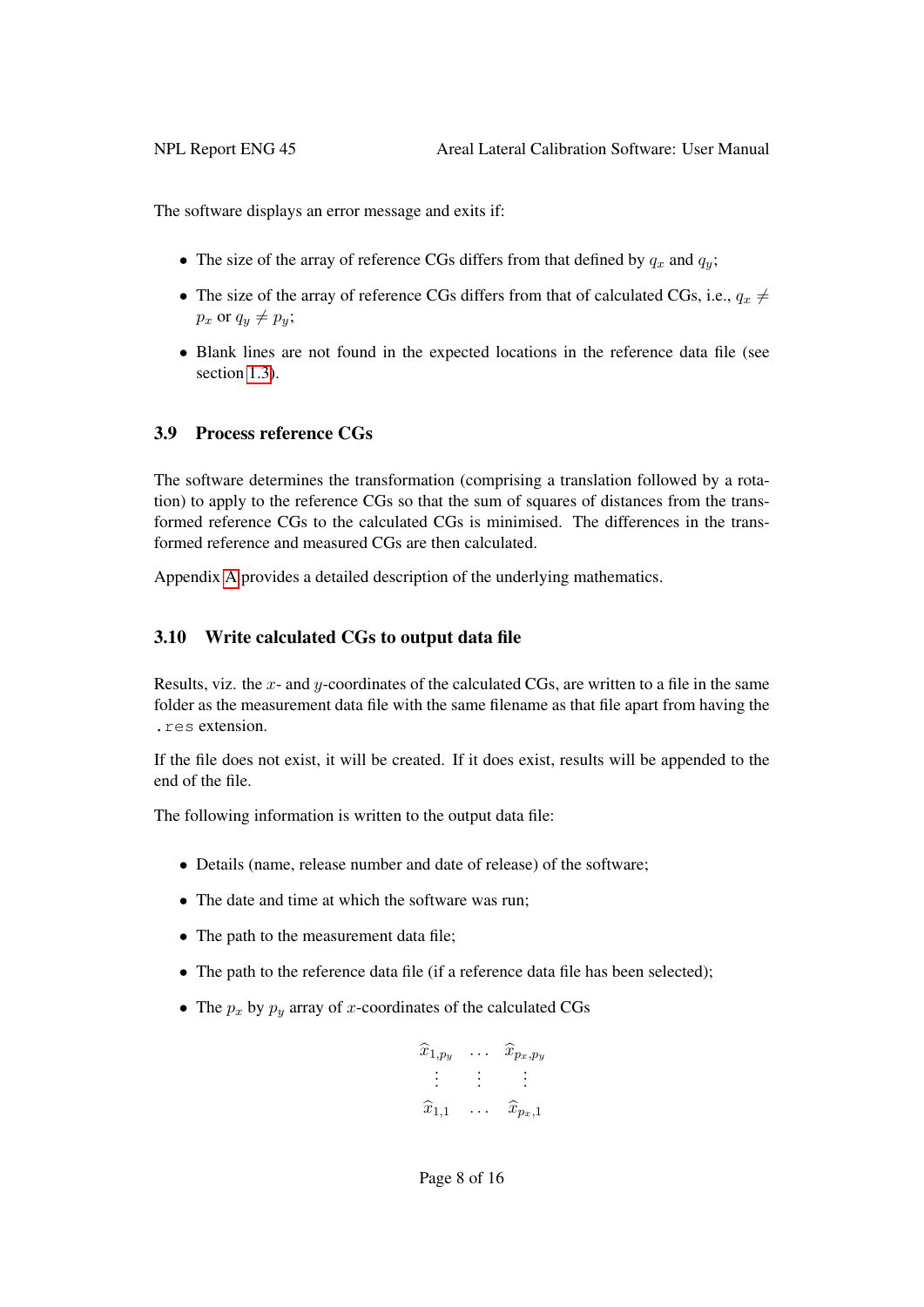• The  $p_x$  by  $p_y$  array of y-coordinates of the calculated CGs

$$
\widehat{y}_{1,p_y} \cdots \widehat{y}_{p_x,p_y} \n\vdots \qquad \vdots \qquad \vdots \n\widehat{y}_{1,1} \cdots \widehat{y}_{p_x,1}
$$

#### <span id="page-14-0"></span>3.11 Write differences between calculated and reference CGs to output data file

The following information is written to the output data file:

• The  $p_x$  by  $p_y$  array of differences between the calculated and reference CGs in the x-direction

$$
\begin{aligned}\n\widehat{e}_{1,p_y}^x & \cdots & \widehat{e}_{p_x,p_y}^x \\
\vdots & \vdots & \vdots \\
\widehat{e}_{1,1}^x & \cdots & \widehat{e}_{p_x,1}^x\n\end{aligned}
$$

• The  $p_x$  by  $p_y$  array of differences between the calculated and reference CGs in the *-direction* 

$$
\begin{matrix}\n\hat{e}_{1,p_y}^y & \dots & \hat{e}_{p_x,p_y}^y \\
\vdots & \vdots & \vdots \\
\hat{e}_{1,1}^y & \dots & \hat{e}_{p_x,1}^y\n\end{matrix}
$$

#### <span id="page-14-1"></span>3.12 Example files

The example measurement data file CCI\_100um\_10\_1.txt and reference data file  $CCI_1$  00um 10 1 ref.txt are provided as part of the software distribution. Also included is the example output file CCI\_100um\_10\_1.dat which was generated by running the software on the provided example files. $<sup>1</sup>$  $<sup>1</sup>$  $<sup>1</sup>$ </sup>

Having installed the software, users may run it on the example input data and reference data files to check that installation has been successful (when prompted, the user should assign the default grid size of  $1024 \times 1024$ ). The values of the results should agree with those in the provided example output data file.

<span id="page-14-2"></span><sup>&</sup>lt;sup>1</sup>The file extension for the example output data file has been changed from its default . res file extension. Users may run the software on the provided example measurement and reference data files to generate an output data file with the .res file extension and then easily compare that file with the example output data file.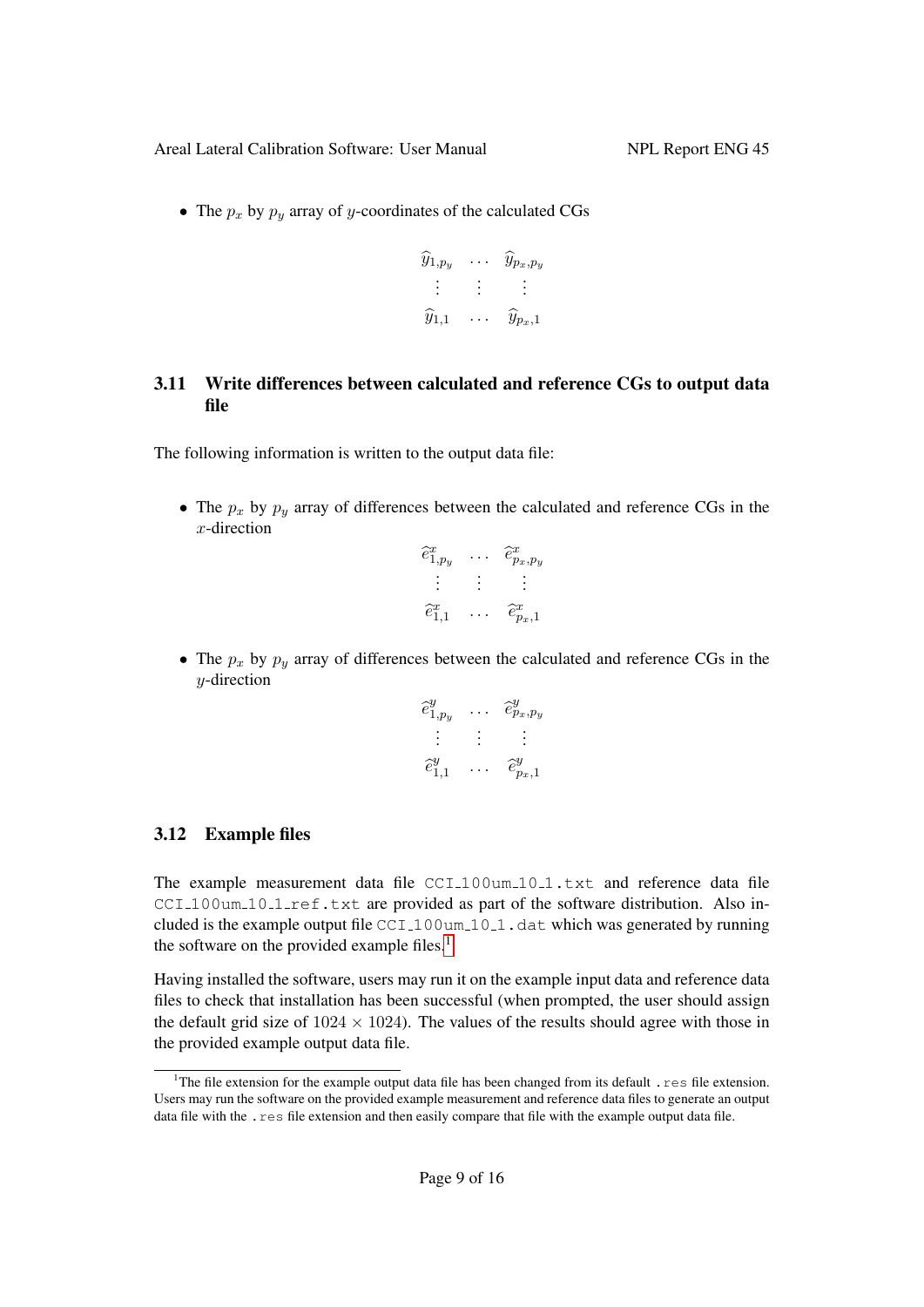# Acknowledgements

<span id="page-15-1"></span><span id="page-15-0"></span>The National Measurement Office of the UKs Department for Business, Innovation and Skills supported this work as part of its Engineering and Flow programme.

## References

- <span id="page-15-2"></span>[1] Giusca C L, Leach R K and Helery F Calibration of the scales of areal surface topography measuring instruments: part 2. Amplification, linearity and squareness *Meas. Sci. Technol.* 23 (2012) 065005
- <span id="page-15-3"></span>[2] The MathWorks, Inc. *MATLAB* <www.mathworks.co.uk>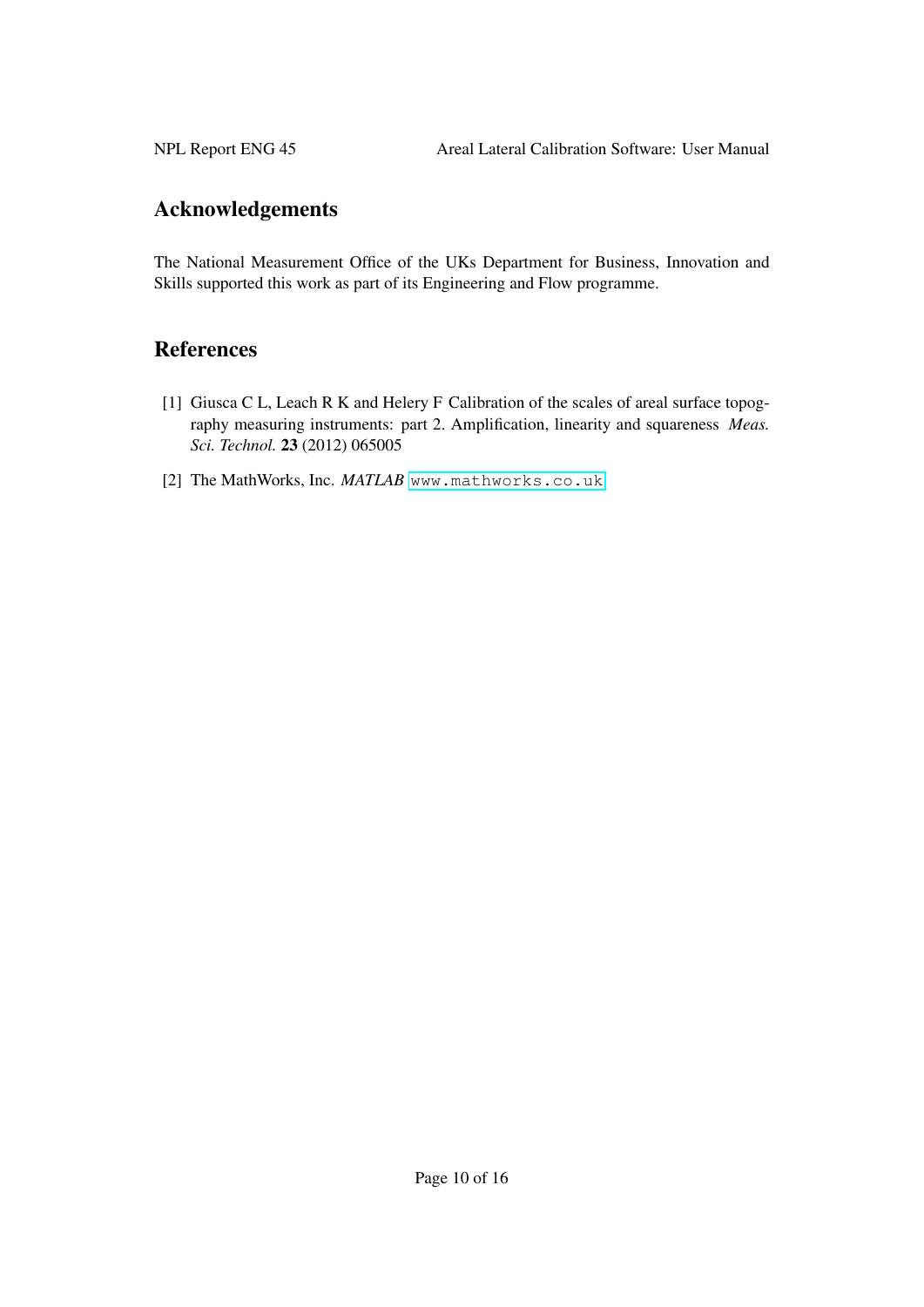# <span id="page-16-0"></span>A Underlying mathematics

Upon selection of a measurement data file by the user, the software implements the following steps:

- Identification of regions enclosing protrusions;
- Determination of calculated CGs:
- Removal of "false" protrusions.

If a reference protrusions file has also been selected by the user, the software implements the following additional steps:

- Alignment of calculated and reference CGs;
- Assignment of "central" protrusion;
- Determination of differences between calculated and reference CGs.

In this appendix, for each of the six steps listed above, a description of the underlying mathematics is provided.

#### <span id="page-16-1"></span>A.1 Identification of regions enclosing protrusions

The (pre-processed)  $z$ -values are first processed to simplify the identification of regions enclosing protrusions. Figure [1](#page-17-0) summarises the processing steps. The left-hand diagram shows the side view of the protrusion that has the lowest measured  $z$ –value,  $z_{\rm min}$ . The mean plane ( $z = 0$ ) is also shown. In the middle diagram, the z–values are shifted by subtracting one fifth of  $z_{\rm min}$ . This shifting has no effect on the CGs of the protrusions. In the right-hand diagram, all positive (shifted) z–values are set to zero while all other (shifted)  $z$ -values are left unchanged.<sup>[2](#page-16-2)</sup>

Figure [2](#page-18-0) shows the results of processing the  $z$ -values for the example measurement data file provided as part of the software distribution. The top figure shows the original measured data. The middle figure shows the data after the  $z$ -values have been shifted. The bottom figure shows the data after all positive (shifted)  $z$ -values have been set to zero. The same colormap is used on all three plots.

Assuming that the protusions are aligned (approximately) parallel to the  $x-$  and  $y-$ axes, subsets  $I_k$ ,  $k = 1, \ldots, p_x$ , of the indices of the grid points in the x-direction and subsets

<span id="page-16-2"></span><sup>&</sup>lt;sup>2</sup>Strictly speaking, it is not essential to shift the data prior to zeroing. The inclusion of the shifting step is included only to make coding of protrusion identification simpler in MATLAB.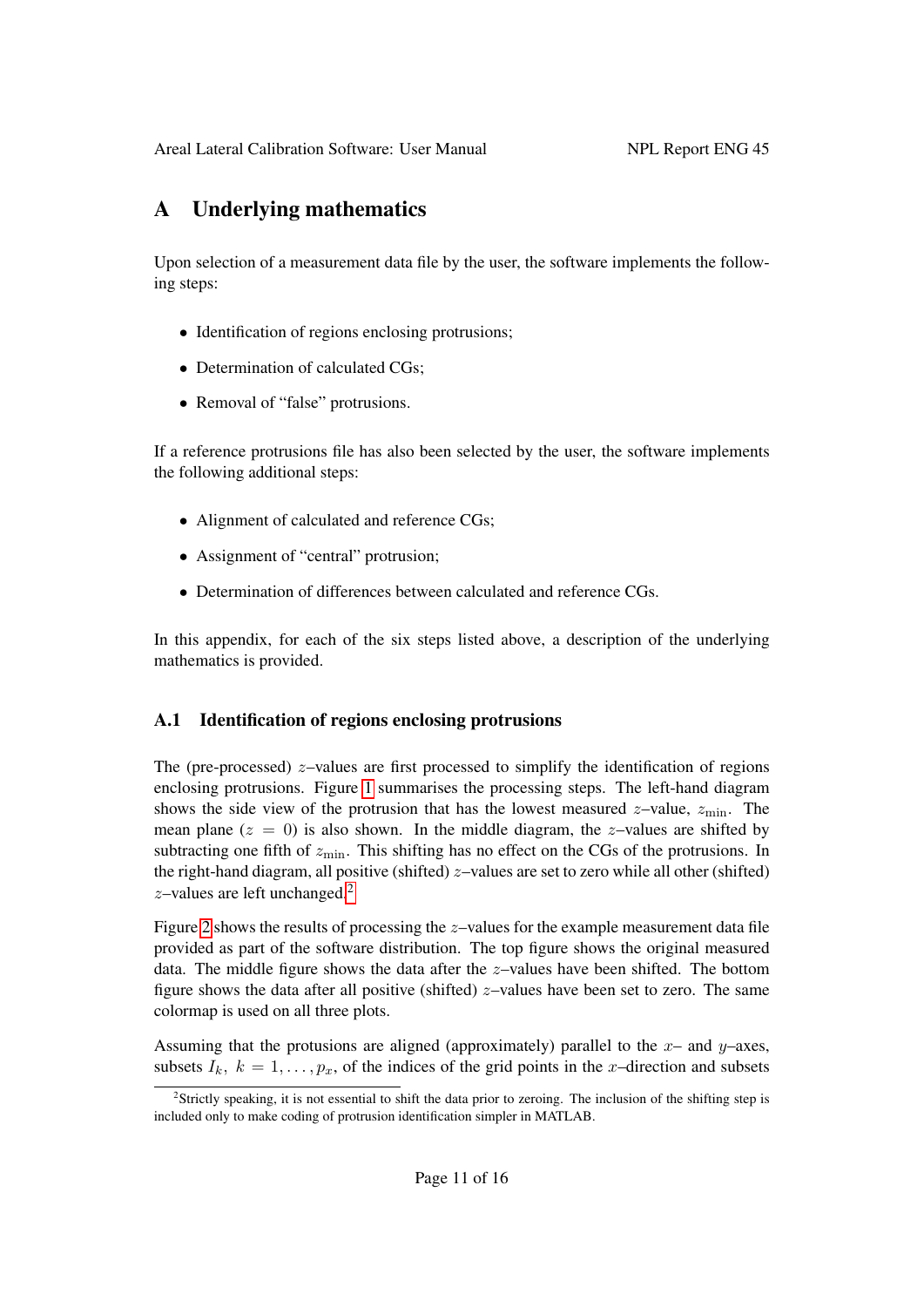

<span id="page-17-0"></span>Figure 1: Schematic showing processing of  $z$ –values: original measured data (left), shifted  $z$ -values (middle), positive (shifted)  $z$ -values set to zero (right).

 $J_l$ ,  $l = 1, \ldots, p_y$ , of the indices of the grid points in the y-direction are determined such that

- each subset  $I_k$  encloses  $p_y$  protrusions in the y-direction,
- each subset  $J_l$  encloses  $p_x$  protrusions in the x-direction,
- subsets  $I_k$  and  $J_l$  together determine a rectangular region that encloses a single protrusion, identified as the  $(k, l)$  protrusion, and
- a total of  $p_xp_y$  protrusions are identified.

To facilitate the identification of regions enclosing protrusions within the software, the following conditions are assumed to apply:

- 1. min $(I_1) \geq 3$ .
- 2. min $(J_1) \geq 3$ .
- 3. max $(I_{p_x}) \leq n_x 2$ .
- 4. max $(J_{p_y}) \leq n_y 2$ .
- 5. For  $k = 1, \ldots, p_x 1$ ,  $\min(I_{k+1}) \ge \max(I_k) + 2$ .
- 6. For  $l = 1, \ldots, p_y 1$ ,  $\min(J_{l+1}) \ge \max(J_l) + 2$ .

These conditions ensure that, in both the  $x$ - and  $y$ -directions, there is a separation of at least two data points between the "start" of the data and the first subset of indices (conditions 1 and 2); between the final subset of indices and the "end" of the data (conditions 3 and 4); and between adjacent subsets of indices (conditions 5 and 6).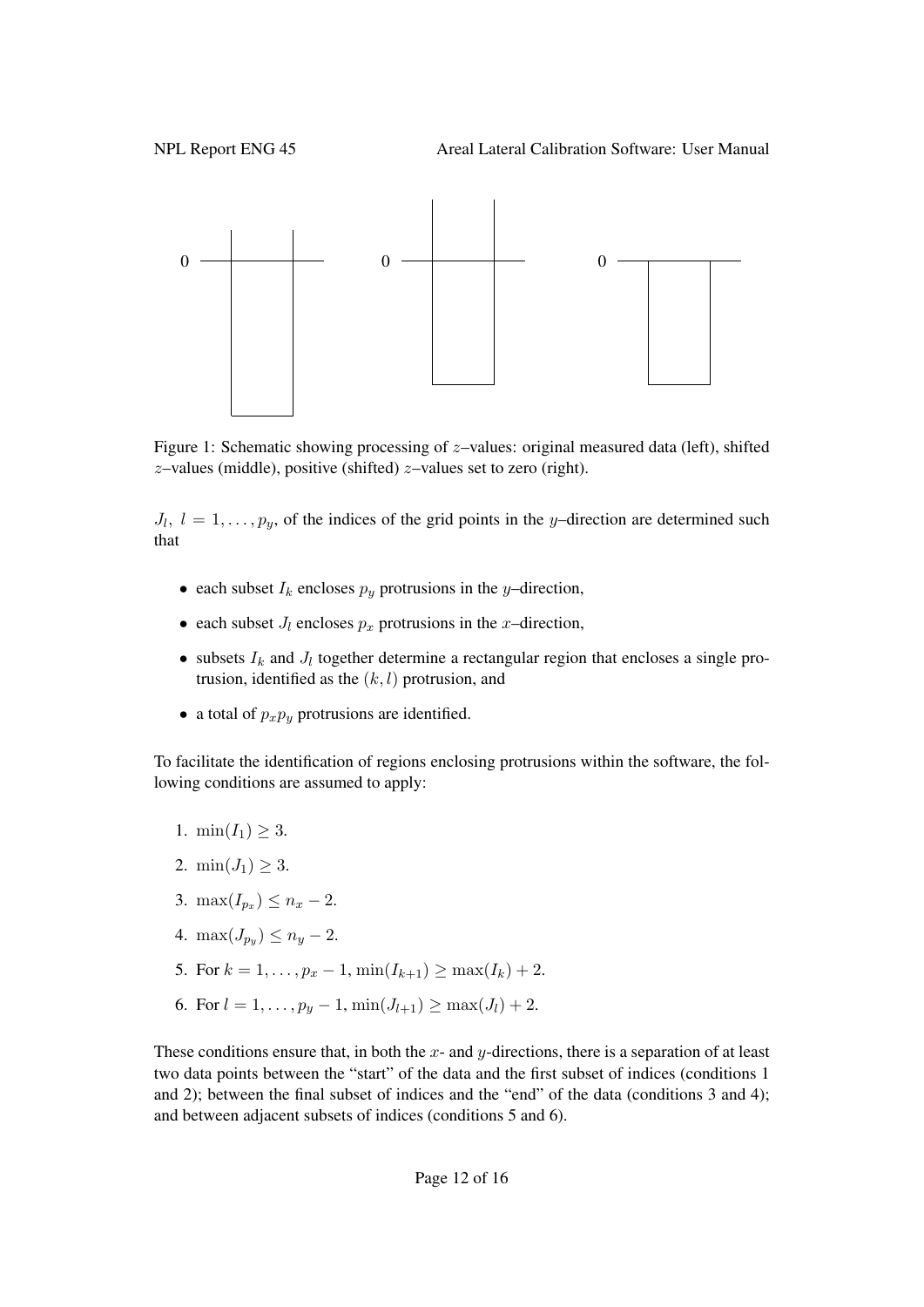

<span id="page-18-0"></span>Figure 2: Processing of z–values of example measurement data file: original measured data (top), shifted  $z$ -values (middle), positive (shifted)  $z$ -values set to zero (bottom).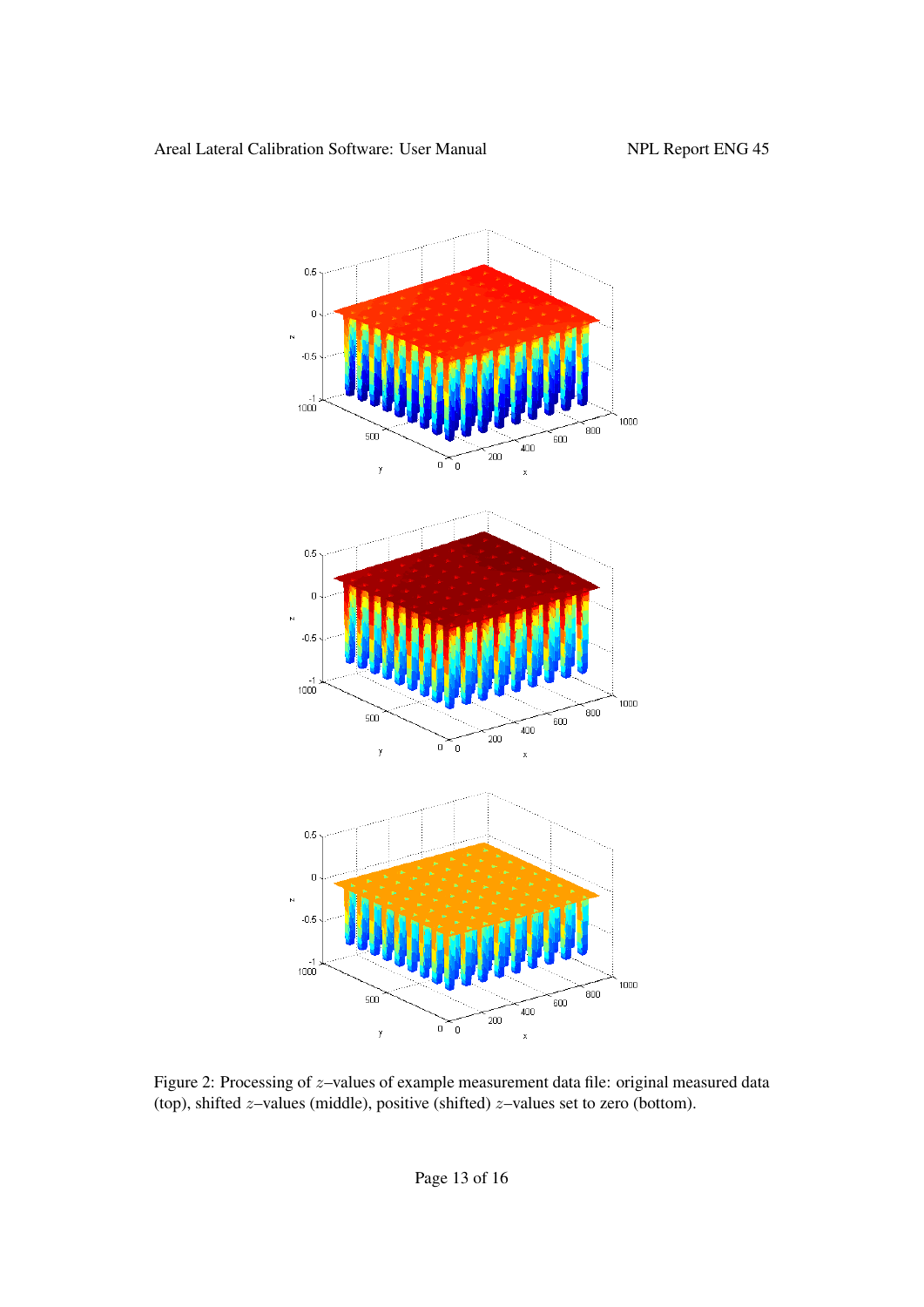Figure [3](#page-19-1) shows the shifted and zeroed data of figure [2](#page-18-0) (bottom), viewed from above, with vertical and horizontal black lines added to indicate the endpoints of the subsets  $I_k, k = 1, \ldots, p_x = 9$ , and  $J_l, l = 1, \ldots, p_y = 9$ .



<span id="page-19-1"></span>Figure 3: Shifted and zeroed data of figure [2](#page-18-0) (bottom) with black lines added to indicate the endpoints of subsets identifying protrusions.

#### <span id="page-19-0"></span>A.2 Determination of calculated CGs

The x-coordinate  $\hat{x}_{k,l}$  and y-coordinate  $\hat{y}_{k,l}$  of the CG of the  $(k, l)$  protrusion are then given by

$$
\widehat{x}_{k,l} = \frac{\sum_{i \in I_k} \sum_{j \in J_l} x_i z_{i,j}}{\sum_{i \in I_k} \sum_{j \in J_l} z_{i,j}}, \quad \widehat{y}_{k,l} = \frac{\sum_{i \in I_k} \sum_{j \in J_l} y_j z_{i,j}}{\sum_{i \in I_k} \sum_{j \in J_l} z_{i,j}}.
$$

Page 14 of 16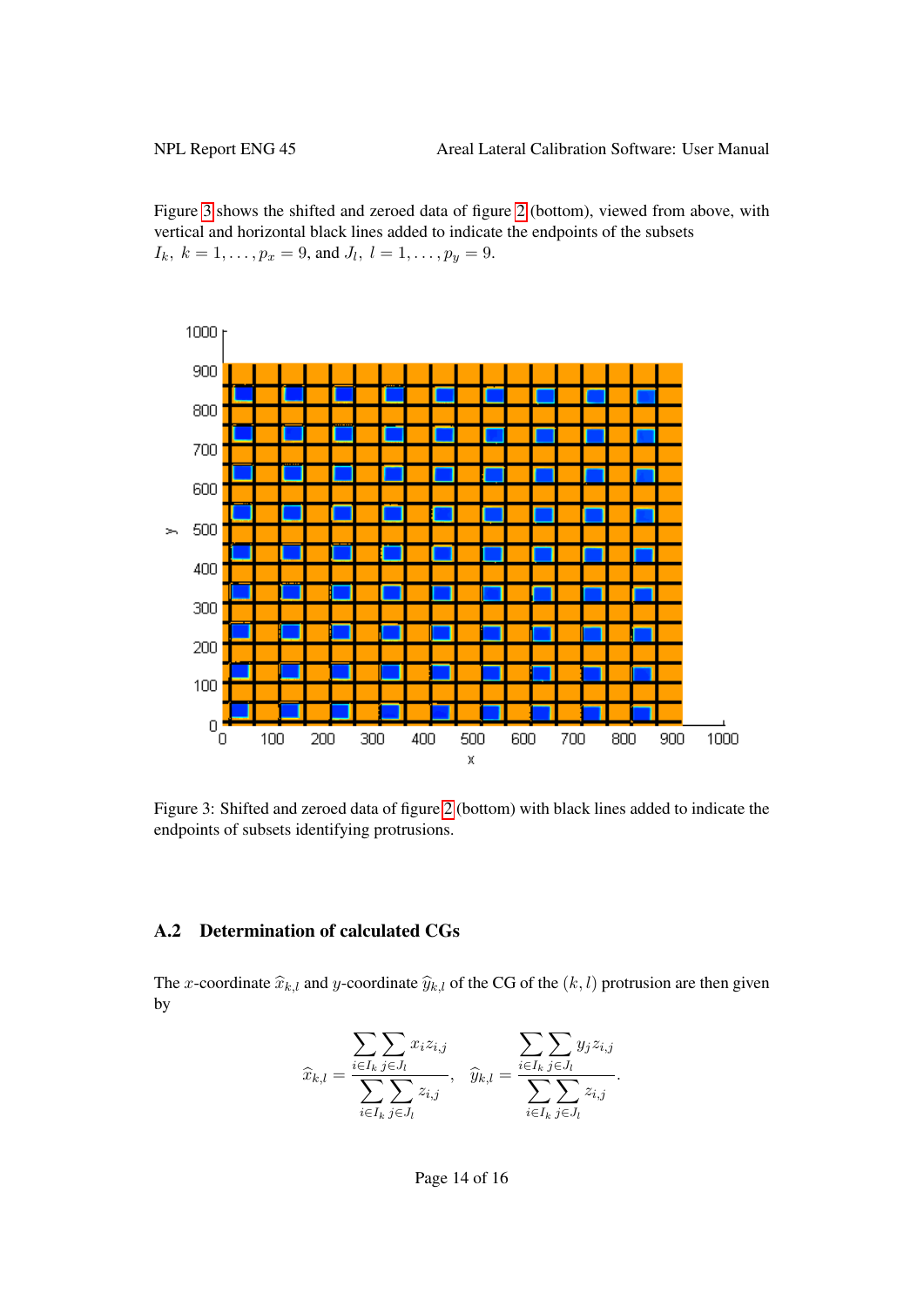#### <span id="page-20-0"></span>A.3 Removal of "false" protrusions

For some data sets, implementing the identification process described in section [A.1](#page-16-1) may result in the identification of "false" protrusions. Such protrusions are caused by the presence of a (typically very small) number of shifted and zeroed points having small negative values.

Consider a subset  $I_{k_r}$  of the indices of the grid points in the x-direction that is identified as a result of the presence of shifted and zeroed points having small negative z-values.  $I_{k_r}$  and the subsets  $J_l$ ,  $l = 1, \ldots, p_y$ , of the indices of the grid points in the y-direction then identify (what are considered to be) the  $p_y(k_r, l)$  protrusions in the y-direction. However, typically all but one of these "protrusions" will have zero  $z$ -values throughout their rectangular regions. Calculation of the  $x$ - and  $y$ -coordinates of the CGs therefore involves division by zero, and each coordinate is recorded by MATLAB as NaN (representing "not a number"). The widespread occurrence of NaNs in the coordinates of the CGs can therefore be used to infer the presence of "false" protrusions.<sup>[3](#page-20-2)</sup> The subset  $I_{k_r}$  should then be removed from the list of subsets  $I_k$ ,  $k = 1, \ldots, p_x$ , and the number of subsets can be reduced by one, i.e.,  $p_x := p_x - 1.$ 

Similar considerations apply to the y-direction.

#### <span id="page-20-1"></span>A.4 Alignment of calculated and reference CGs

The calculated and reference CGs are not necessarily provided in the same frame of reference. Therefore, in order to determine the differences between the calculated and reference CGs, a transformation (comprising a translation followed by a rotation) is applied to the reference CGs to align them to the calculated CGs.

The transformation is defined by three parameters: rotation angle Θ and translation parameters  $X_0$  and  $Y_0$ .

A transformed reference CG is then given by

$$
\left[\begin{array}{cc} \cos \Theta & -\sin \Theta \\ \sin \Theta & \cos \Theta \end{array}\right] \left[\begin{array}{c} \hat{x}_{i,j}^{\text{ref}} - X_0 \\ \hat{y}_{i,j}^{\text{ref}} - Y_0 \end{array}\right].
$$

Alignment of the calculated and reference CGs is implemented by determining estimates  $(\theta, x_0, y_0)$  of  $(\Theta, X_0, Y_0)$  that minimise

$$
\sum_{i=1}^{p_x} \sum_{j=1}^{p_y} \left\| \begin{bmatrix} \widehat{x}_{i,j} \\ \widehat{y}_{i,j} \end{bmatrix} - \begin{bmatrix} \cos \Theta & -\sin \Theta \\ \sin \Theta & \cos \Theta \end{bmatrix} \begin{bmatrix} \widehat{x}_{i,j}^{\text{ref}} - X_0 \\ \widehat{y}_{i,j}^{\text{ref}} - Y_0 \end{bmatrix} \right\|^2.
$$

<span id="page-20-2"></span><sup>&</sup>lt;sup>3</sup>In the software, the presence of a "false" protrusion is assumed if more than  $p_y/2$  of the x-coordinates of the calculated CGs are NaNs. For some extreme cases, this assumption may not be sufficiently strong, and a number of calculated CGs may be recorded as NaNs in the output data file.